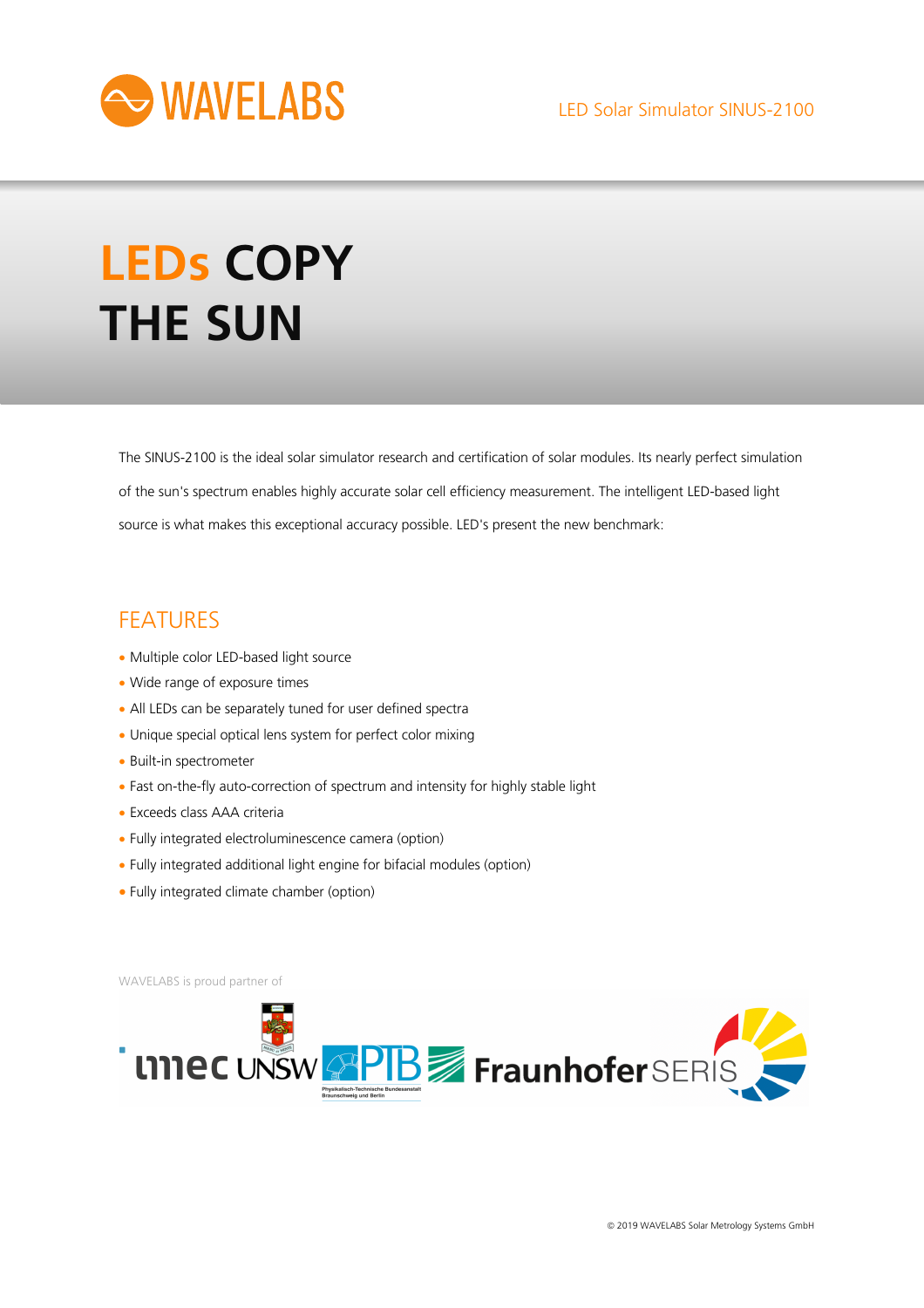

#### **CLASSIFICATION**

|                              | <b>SINUS-2100</b> |               | <b>Class AAA requirements</b> |
|------------------------------|-------------------|---------------|-------------------------------|
| Spectral Match               | $Class A++$       | $0.95 - 1.05$ | $0.75 - 1.25$                 |
| Non-uniformity of irradiance | Class A           | $<$ 2%        | 2%                            |
| Short-term instability (STI) | Class A           | Synchronized  | Synchronized                  |
| Long term instability (LTI)  | $Class A+$        | $< 0.5\%$     | 2%                            |

Validity of classification:

WPVS cell ISE021/030-2014, 1 sun, AM1.5, 100ms, 4,800 mm distance between light engine and solar cell

| SPECTRAL QUALITY      |                   |       |
|-----------------------|-------------------|-------|
| Wavelength range (nm) | <b>SINUS-2100</b> | AM1.5 |
| $400 - 500$           | 18.4%             | 18.4% |
| $500 - 600$           | 19.9%             | 19.9% |
| $600 - 700$           | 18.4%             | 18.4% |
| 700 - 800             | 14.9%             | 14.9% |
| $800 - 900$           | 12.5%             | 12.5% |
| $900 - 1,100$         | 15.9%             | 15.9% |

#### FUNCTIONALITY

| IV curve measurement           | Under illumination, optional dark IV measurement                                                                 |
|--------------------------------|------------------------------------------------------------------------------------------------------------------|
| Solar cell parameter analytics | Voc, Isc, FF, Pmpp and efficiency                                                                                |
| Temperature correction         | Solar cell parameters are adjusted according to IEC 60904-5, IEC 60891                                           |
| User defined analytics         | Open software interface allows export of all measured data for analysis and<br>import of classification criteria |
| Visual inspection              | Fully integrated electroluminescence camera (optional)                                                           |
| Bifacial testing               | Additional AM1.5 LED light source for rear side illumination (optional)                                          |
| Climate chamber                | Temperature variation between 10°C and 80°C (optional)                                                           |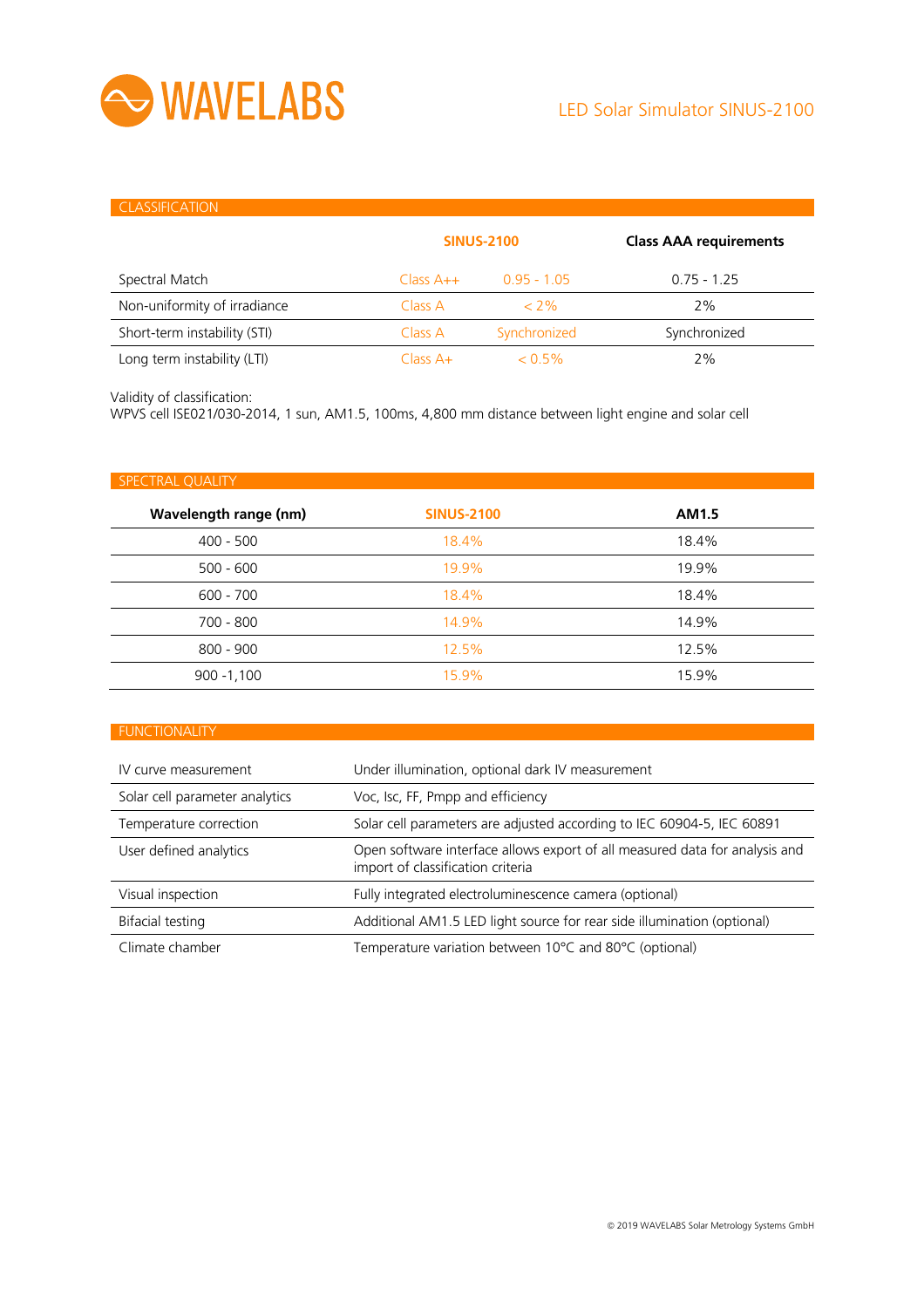

| <b>PRODUCT FEATURES</b>           |                                                                                          |
|-----------------------------------|------------------------------------------------------------------------------------------|
|                                   |                                                                                          |
| Intensity range                   | As required: from 0.1 up to 1 sun                                                        |
| Spectrum                          | AM1.5, AM0 or other customer defined spectrum including illumination by<br>single colors |
| Irradiance time                   | As required, 50 ms and longer.                                                           |
| Flash-to-flash time interval      | 2 <sub>s</sub>                                                                           |
| Voltage resolution                | 0.025%                                                                                   |
| Current resolution                | 0.025%                                                                                   |
| IV curve measurement duration     | As required: 10 ms and longer.                                                           |
| Distance light engine – test area | 4.800 mm                                                                                 |
| Test area                         | 2,000 mm x 1,000 mm                                                                      |

## TECHNOLOGIES AND COMPONENTS

| Light source    | Multiple individually controlled LEDs with different peak wavelengths.<br>Cooling via re-circulation chiller.                                 |  |
|-----------------|-----------------------------------------------------------------------------------------------------------------------------------------------|--|
| Feedback system | Spectrum and intensity are monitored during each single measurement.<br>Adjustments, if necessary, are made on the fly.                       |  |
| IV measurement  | Active electronic load for 4-quadrant measurement capability with 14 bit<br>calibrated analog-digital converter and calibrated shunt resistor |  |
| System control  | Integrated PC runs application software and controls hardware                                                                                 |  |
| User interface  | Touch screen, keyboard and mouse                                                                                                              |  |